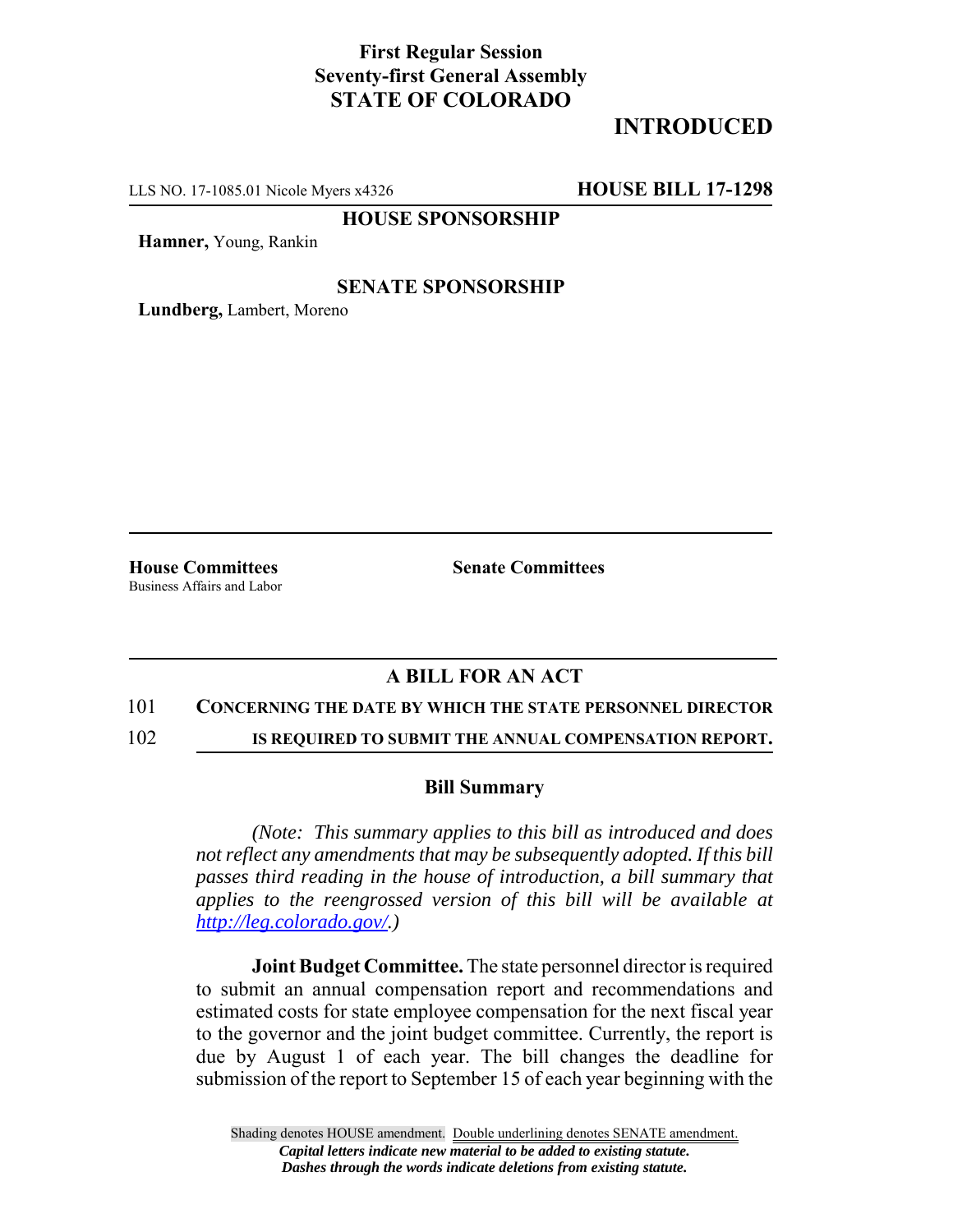*Be it enacted by the General Assembly of the State of Colorado:*

 **SECTION 1.** In Colorado Revised Statutes, 24-50-104, **amend**  $3 \qquad (4)(c)$  as follows:

 **24-50-104. Job evaluation and compensation - state employee reserve fund - created - definitions.** (4) **Annual compensation process.** (c) By August 1, 2003 SEPTEMBER 15, 2017, and by August 1 SEPTEMBER 15 of each year thereafter, the state personnel director shall submit the annual compensation report and recommendations and estimated costs for state employee compensation for the next fiscal year, covering salaries, state contributions for group benefit plans, and merit pay, to the governor and the joint budget committee of the general assembly. The recommendations shall reflect a consideration of the results of the annual compensation survey, fiscal constraints, the ability to recruit and retain state employees, appropriate adjustments with respect to state employee compensation, and those costs resulting from implementation of section 24-50-110 (1)(a). The recommendations for state contributions for group benefit plans shall specify the annual group benefit plan year established pursuant to section 24-50-604 (1)(m). The annual compensation report shall include the results of the surveys of public or private employers and jobs for prevailing total compensation and the reasons for any deviation from prevailing total compensation in the recommendations submitted to the governor and the joint budget committee. The state personnel director shall also publish such report. 24 This paragraph (c) SUBSECTION  $(4)(c)$  is exempt from the provisions of 25 section 24-1-136 (11), and the periodic reporting requirements of this